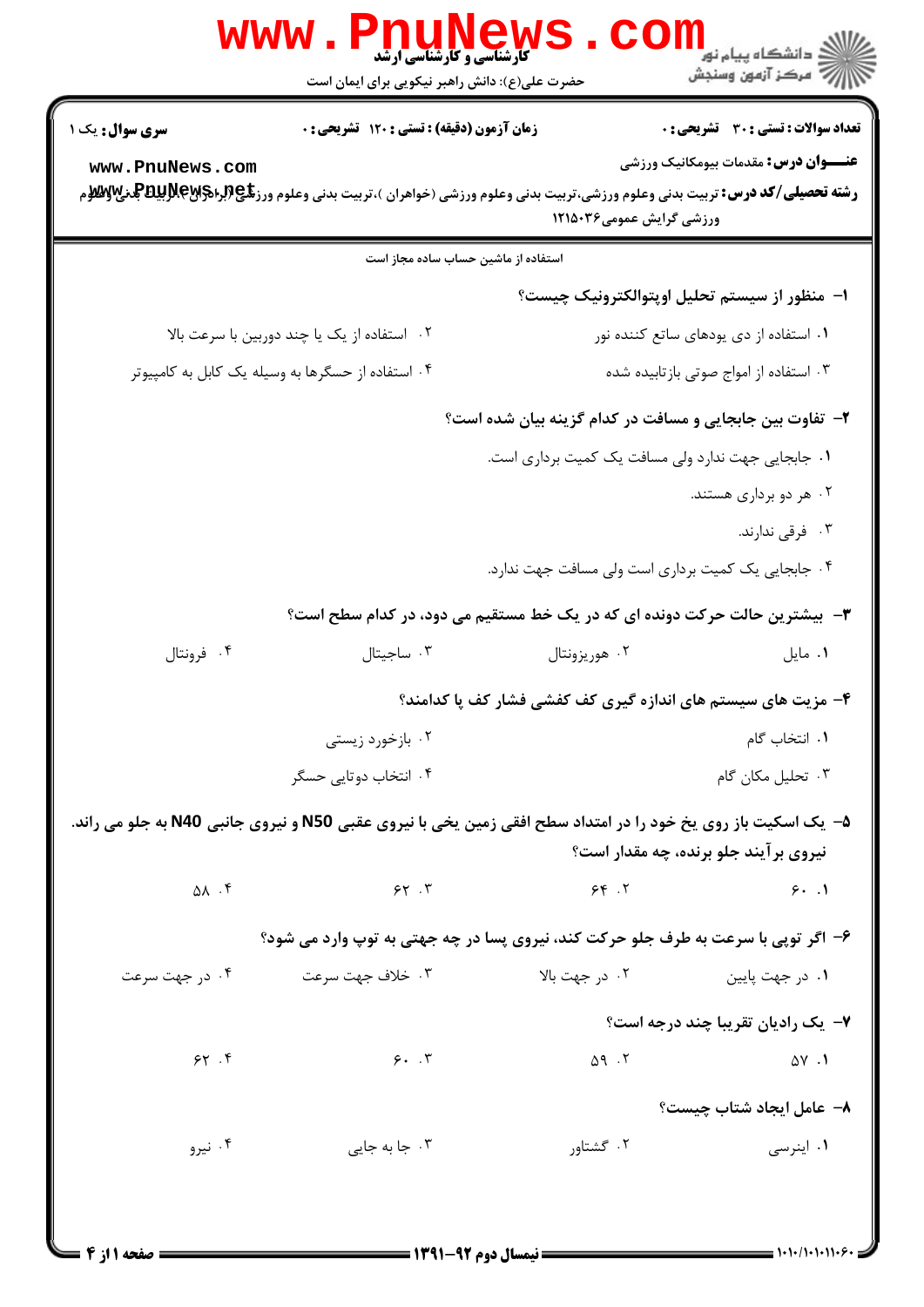|                                                                                                                         | www.Pnunews<br>حضرت علی(ع): دانش راهبر نیکویی برای ایمان است                                                                                                                                                                                                                    |                                                                                                      | ر دانشگاه پیام نور <mark>− ا</mark><br>ا∛ مرکز آزمون وسنجش |  |
|-------------------------------------------------------------------------------------------------------------------------|---------------------------------------------------------------------------------------------------------------------------------------------------------------------------------------------------------------------------------------------------------------------------------|------------------------------------------------------------------------------------------------------|------------------------------------------------------------|--|
| <b>سری سوال : ۱ یک</b>                                                                                                  | زمان آزمون (دقیقه) : تستی : 120 تشریحی : 0                                                                                                                                                                                                                                      |                                                                                                      | تعداد سوالات : تستى : 30 - تشريحي : 0                      |  |
| www.PnuNews.com                                                                                                         |                                                                                                                                                                                                                                                                                 |                                                                                                      | <b>عنـــوان درس:</b> مقدمات بیومکانیک ورزشی                |  |
|                                                                                                                         |                                                                                                                                                                                                                                                                                 | ورزشی گرایش عمومی۱۲۱۵۰۳۶                                                                             |                                                            |  |
|                                                                                                                         |                                                                                                                                                                                                                                                                                 | ۹- برای محاسبه کدام یک از کمیتهای زیر از ضرب داخلی استفاده می شود؟                                   |                                                            |  |
| ۰۴ تندی                                                                                                                 | ۰۳ گشتاور                                                                                                                                                                                                                                                                       | ۰۲ کار میباشد. است که است که است که است که است که است که است که است که است که است که است که است که ا | ۰۱ سرعت                                                    |  |
|                                                                                                                         |                                                                                                                                                                                                                                                                                 | ∙ا− نسبت تغییرات سرعت به زمان تعریف کدامیک است؟                                                      |                                                            |  |
| ۰۴ سرعت                                                                                                                 | ۰۳ مسافت                                                                                                                                                                                                                                                                        | ۰۲ شتاب                                                                                              | ۰۱ جابجای <sub>ی</sub>                                     |  |
|                                                                                                                         | 11- توپی را از ارتفاع ۲ متری از سطح زمین رها می کنیم، پس از چند ثانیه به سرعت ۴ متر بر ثانیه می رسد؟                                                                                                                                                                            |                                                                                                      |                                                            |  |
|                                                                                                                         | $\cdot$ /1 . If $\cdot$ /4 . If $\cdot$ /4 . If $\cdot$ /4 . If $\cdot$ /4 . If $\cdot$ /4 . If $\cdot$ /4 . If $\cdot$ /4 . If $\cdot$ /4 . If $\cdot$ /4 . If $\cdot$ /4 . If $\cdot$ /4 . If $\cdot$ /4 . If $\cdot$ /4 . If $\cdot$ /4 . If $\cdot$ /4 . If $\cdot$ /4 . If |                                                                                                      |                                                            |  |
| ا -<br>در ان پرواز یک توپ راگبی که با سرعت $^{10}\%$ با زوایه ی ۶۰ نسبت به سطح افقی ضربه خورده است را محاسبه کنید » - " |                                                                                                                                                                                                                                                                                 |                                                                                                      |                                                            |  |
|                                                                                                                         |                                                                                                                                                                                                                                                                                 |                                                                                                      |                                                            |  |
|                                                                                                                         |                                                                                                                                                                                                                                                                                 | ۱۳- زاویه مطلوب برای اینکه یک پرتابه بیشترین برد را داشته باشد چقدر است؟                             |                                                            |  |
|                                                                                                                         | ۰.۲ ۶۰ درجه                                                                                                                                                                                                                                                                     |                                                                                                      | ۰۱ برد پرتابه به زاویه پرتاب وابسته نیست.                  |  |
|                                                                                                                         | ۴. ۴۵ درجه                                                                                                                                                                                                                                                                      |                                                                                                      | ۰۳ درجه                                                    |  |
|                                                                                                                         |                                                                                                                                                                                                                                                                                 |                                                                                                      | ۱۴- در چه صورتی مسیر پرتابه سهمی نیست؟                     |  |
| ۰۴ در سکون                                                                                                              | ۰۳ در سرعت متوسط                                                                                                                                                                                                                                                                | ۰۲ در سرعت کم                                                                                        | ۰۱ در سرعت زیاد                                            |  |
|                                                                                                                         | ۱۵– هنگامیکه تمام مولفه های نیروی وارده بر یک جسم در همه جهات صفر باشد، جسم در چه وضعیتی است؟                                                                                                                                                                                   |                                                                                                      |                                                            |  |
| ۰۴ متحرک                                                                                                                | ۰۳ ساکن                                                                                                                                                                                                                                                                         | ٠٢ شتابدار ثابت                                                                                      | ٠١ شتابدار مثبت                                            |  |
| ۱۶- «یک آشفتگی کوچک در جسم، منجر به یک انحراف بزرگ تر از تعادل می شود» تعریف کدام یک از گزینه های زیر است؟              |                                                                                                                                                                                                                                                                                 |                                                                                                      |                                                            |  |
| ۰۴ تعادل خنثی                                                                                                           | ۰۳ تعادل ناپايدار                                                                                                                                                                                                                                                               | ۰۲ تعادل پایدار                                                                                      | ٠١ تعادل ايستا                                             |  |
| ۱۷– یک آشفتگی کوچک در جسم که نیروی باز گرداننده ای تولید می کند تا آن را به حال تعادل برساند، چه نامیده میشود؟          |                                                                                                                                                                                                                                                                                 |                                                                                                      |                                                            |  |
| ۰۴ عدم تعادل                                                                                                            | ۰۳ تعادل خنثی                                                                                                                                                                                                                                                                   | ۰۲ تعادل پایدار                                                                                      | ۰۱ تعادل ناپايدار                                          |  |
|                                                                                                                         |                                                                                                                                                                                                                                                                                 | <b>۱۸</b> - تعادل فردی که روی زمین خوابیده است، چگونه است؟                                           |                                                            |  |
| ۰۴ ناپايدار                                                                                                             | ۰۳ پایدار                                                                                                                                                                                                                                                                       | ۰۲ خنثی                                                                                              | ١. بي تعادل                                                |  |
| <b>: صفحه 2 از 4</b>                                                                                                    | <b>ــــ نیمسال دوم ۹۲-۱۳۹۱ ـــــ</b>                                                                                                                                                                                                                                            |                                                                                                      | $1+1+1+11+9$                                               |  |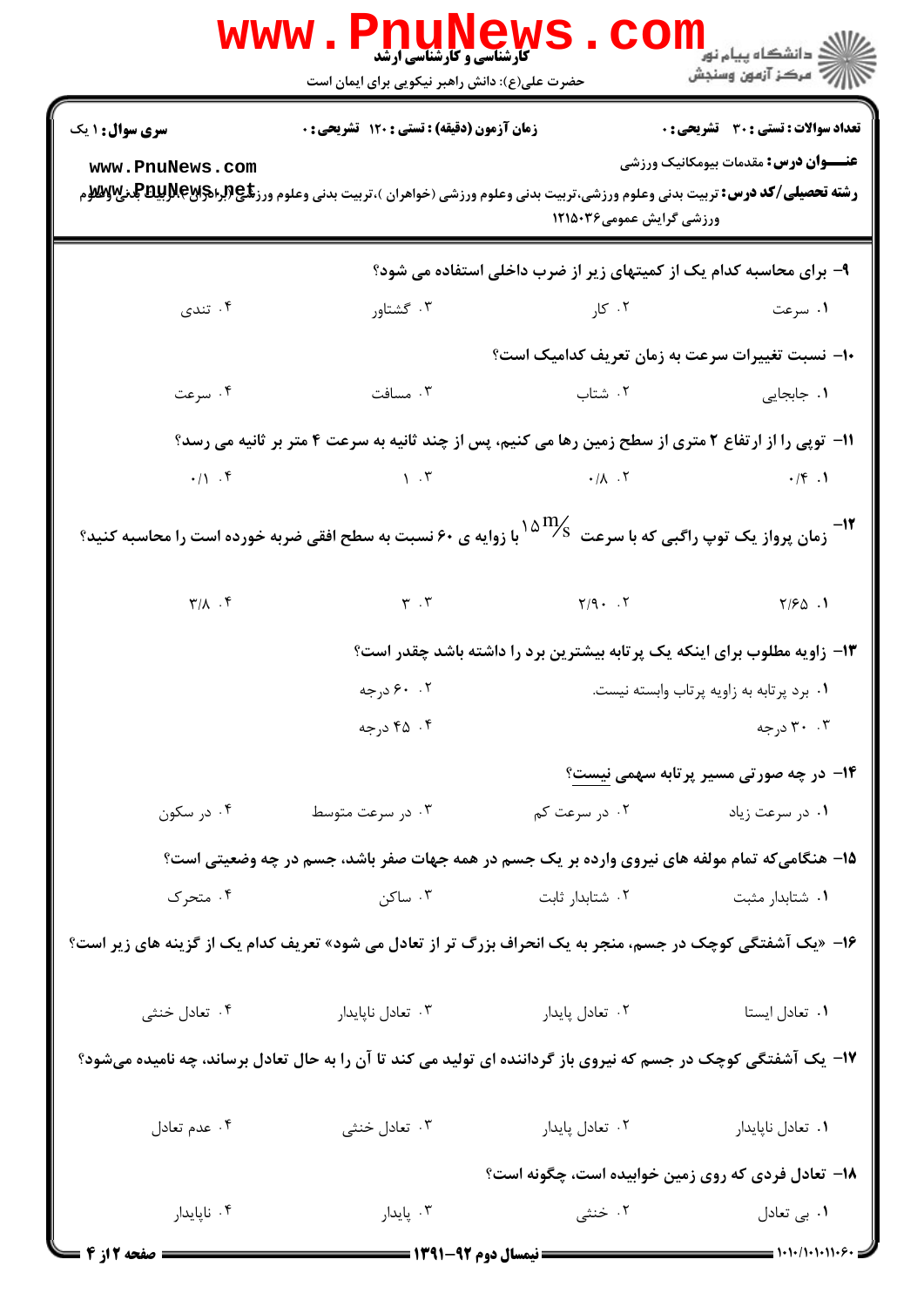|                                                                                                                                                                                                        | <b>کارشناسی و کارشناسی ارشد</b><br>حضرت علی(ع): دانش راهبر نیکویی برای ایمان است                                                                                                                                                                                                          |                                                               | ڪ دانشڪاه پيام نور<br>7- مرڪز آزمون وسنڊش                                                   |  |
|--------------------------------------------------------------------------------------------------------------------------------------------------------------------------------------------------------|-------------------------------------------------------------------------------------------------------------------------------------------------------------------------------------------------------------------------------------------------------------------------------------------|---------------------------------------------------------------|---------------------------------------------------------------------------------------------|--|
| <b>سری سوال :</b> ۱ یک<br>www.PnuNews.com                                                                                                                                                              | زمان آزمون (دقیقه) : تستی : ۱۲۰ تشریحی : ۰<br><b>رشته تحصیلی/کد درس:</b> تربیت بدنی وعلوم ورزشی،تربیت بدنی وعلوم ورزشی (خواهران )،تربیت بدنی وعلوم ورز <b>شگی(لپلېلېلېلېلېلېلېلېله کې</b> لانو کې<br>د اقلام او مورځ مورس: تربیت بدنی وعلوم ورزشی،تربیت بدنی وعلوم ورزشی (خواهران )،تربیت | ورزشی گرایش عمومی۱۲۱۵۰۳۶                                      | <b>تعداد سوالات : تستي : 30 ٪ تشريحي : 0</b><br><b>عنـــوان درس:</b> مقدمات بیومکانیک ورزشی |  |
| ۱۹- مردی یک وزنهی ۲۵ کیلوگرمی را با دستهای صاف که با بدنش زاویهی ۹۰ درجه را می سازد، نگه می دارد. او وزنه را با دو<br>دستش در سطح شانههایش نگه میدارد. طول دستهای مرد cm75 است. ممان ًنیرو چه قدر است؟ |                                                                                                                                                                                                                                                                                           |                                                               |                                                                                             |  |
| $197/\Delta$ .                                                                                                                                                                                         | 195.7                                                                                                                                                                                                                                                                                     | $Y \cdot Y$ . $Y$                                             | $1\lambda V/\Delta$ .                                                                       |  |
|                                                                                                                                                                                                        |                                                                                                                                                                                                                                                                                           | ۲۰− اصطلاح «CM» به کدام یک از گزینه های زیر اطلاق می شود؟     |                                                                                             |  |
| ۰۴ مرکز توان                                                                                                                                                                                           | ۰۳ مرکز نیرو                                                                                                                                                                                                                                                                              | ۰۲ مرکز گرانش                                                 | ١. مرکز جرم                                                                                 |  |
|                                                                                                                                                                                                        |                                                                                                                                                                                                                                                                                           |                                                               | <b>۲۱- کدامیک از اجسام زیر در حالت تعادلند</b> ؟                                            |  |
|                                                                                                                                                                                                        |                                                                                                                                                                                                                                                                                           | ۰۱ جسمی که با شتاب متغیر روی مسیر راست حرکت می کند.           |                                                                                             |  |
|                                                                                                                                                                                                        |                                                                                                                                                                                                                                                                                           | ۰۲ جسمی که با شتاب ثابت روی مسیر راست حرکت می کند.            |                                                                                             |  |
|                                                                                                                                                                                                        |                                                                                                                                                                                                                                                                                           | ۰۳ جسمی که با سرعت ثابت روی مسیر راست حرکت می کند.            |                                                                                             |  |
|                                                                                                                                                                                                        |                                                                                                                                                                                                                                                                                           | ۰۴ جسمی که با سرعت ثابت روی مسیر دایره ای حرکت می کند.        |                                                                                             |  |
|                                                                                                                                                                                                        |                                                                                                                                                                                                                                                                                           | ۲۲- فشار و عمق در یک سیال چه رابطه ای با هم دارند؟            |                                                                                             |  |
| ۰۴ رابطه ندارند                                                                                                                                                                                        | ۰۳ معکوس                                                                                                                                                                                                                                                                                  | ۲. مستقیم                                                     | ۰۱ غیر مستقیم                                                                               |  |
|                                                                                                                                                                                                        |                                                                                                                                                                                                                                                                                           |                                                               | ٢٣- كدام گزينه صحيح است؟                                                                    |  |
|                                                                                                                                                                                                        |                                                                                                                                                                                                                                                                                           | ١. شتاب يک جسم الزاما در خلاف جهت نيروي اعمال شده بر جسم است. |                                                                                             |  |
|                                                                                                                                                                                                        |                                                                                                                                                                                                                                                                                           |                                                               | ۰۲ شتاب یک جسم با جرم آن نسبت عکس دارد.                                                     |  |
|                                                                                                                                                                                                        |                                                                                                                                                                                                                                                                                           | ۰۳ نیروی گرانش بین دو جسم با جرمهای اجسام نسبت مستقیم دارد.   |                                                                                             |  |
|                                                                                                                                                                                                        |                                                                                                                                                                                                                                                                                           | ۰۴ شتاب گرانش بر روی یک جسم با افزایش ارتفاع کم خواهد شد.     |                                                                                             |  |
|                                                                                                                                                                                                        |                                                                                                                                                                                                                                                                                           | ۲۴- استفاده از لباس ها با پوست کوسه توسط شناگران برای چیست؟   |                                                                                             |  |
|                                                                                                                                                                                                        | ۰۲ افزایش اصطکاک                                                                                                                                                                                                                                                                          |                                                               | ۰۱ کاهش اصطکاک                                                                              |  |
|                                                                                                                                                                                                        | ۰۴ افزایش فشار داخلی بدن                                                                                                                                                                                                                                                                  |                                                               | ۰۳ تغییر نیروی جاذبه                                                                        |  |
|                                                                                                                                                                                                        |                                                                                                                                                                                                                                                                                           |                                                               |                                                                                             |  |
|                                                                                                                                                                                                        |                                                                                                                                                                                                                                                                                           |                                                               |                                                                                             |  |
|                                                                                                                                                                                                        |                                                                                                                                                                                                                                                                                           |                                                               |                                                                                             |  |